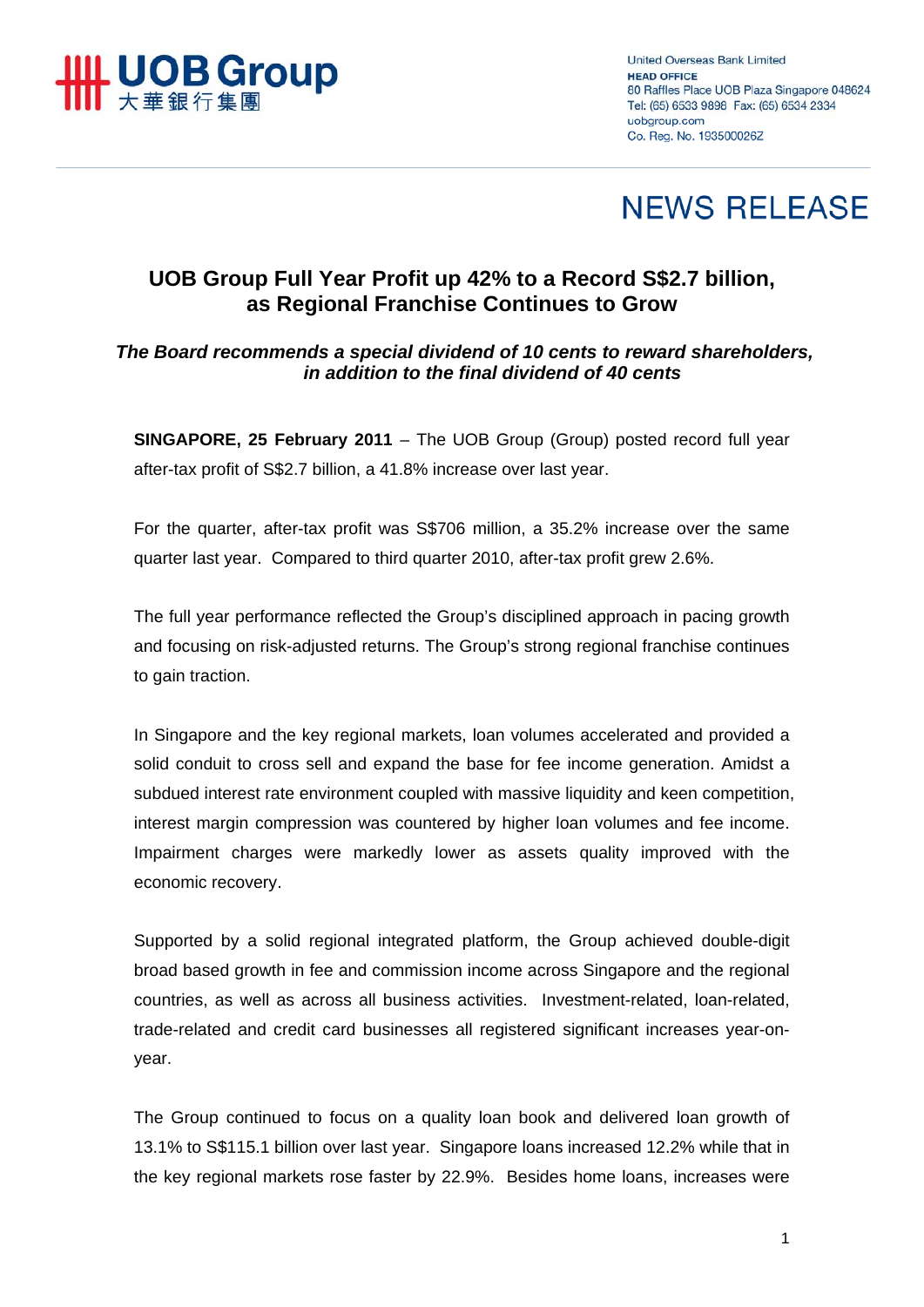also seen in loans to non-bank financial institutions, general commerce and professional and private individual sectors. Loan growth is managed on a riskadjusted returns basis, resulting in a lower increase in risk-weighted assets of 5.9% as against the 13.1% loan growth.

On the deposits front, efforts were reinforced to further entrench its deposits franchise. Deposits rose 17.1% over last year as the Group continued to grow its funding base ahead of loan growth.

The Group continued to adopt a disciplined approach in managing costs while it remains committed to invest in talent and technology to support business expansion. For the year, the cost-to-income ratio was 38.9%.

Loan quality improved over the year with non-performing loans ratio lower at 1.8%. Total loan charge-off declined to 35 basis points from 76 basis points last year. Capital remained strong, with core Tier 1 and Tier 1 capital adequacy ratios (CAR) well above the new Basel III capital requirements at 13.3% and 15.3% respectively.

The Board of Directors recommended a final dividend of 40 cents and a special dividend of 10 cents, bringing the full year total dividend to 70 cents. The scrip dividend scheme will be applied to the proposed dividends.

#### **Net Interest Income**

Net interest income for 2010 was S\$3,532 million, 3.9% lower year-on-year whilst net interest margin declined to 2.09%. The decline was partly negated by an expanded average asset volume that grew 8.7% year-on-year. Quarter-on-quarter, net interest income was 2.1% lower at S\$865 million with net interest margin at 1.91%. Compared to same quarter last year, net interest income was 3.0% lower with net interest margin at 2.28%.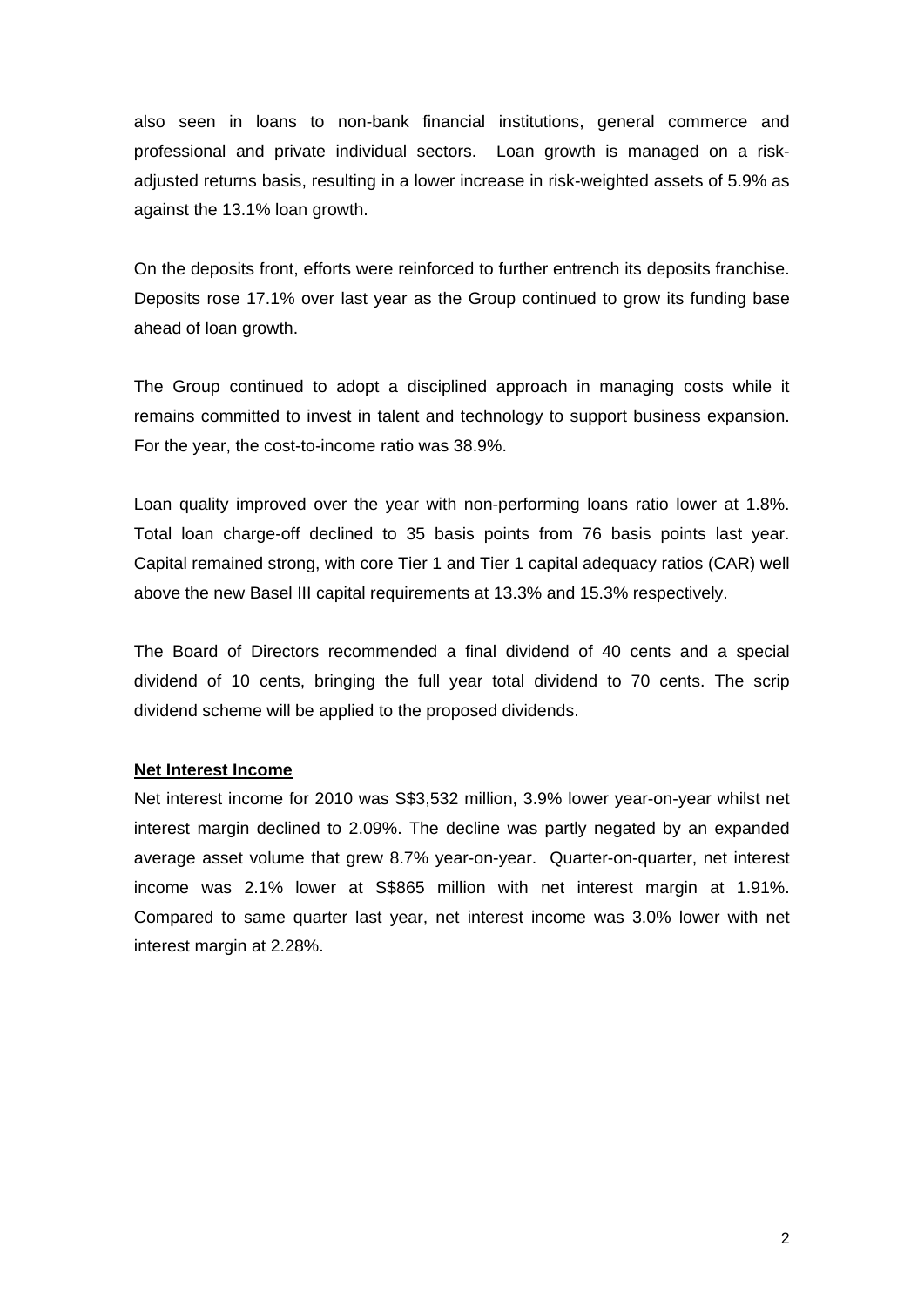#### **Non-Interest Income**

Non-interest income rose 31.0% to S\$2,268 million for 2010, contributed by fee and commission income as well as trading and investment income. Fee-based income grew 19.1% to S\$1,163 million. The increase in trading and investment income was due to higher gain on sale of investment securities as a result of stronger market sentiments. Compared to the previous quarter, non-interest income grew 19.8% to S\$700 million on higher investment income and higher fee income. Against 4Q09, non-interest income doubled from S\$350 million with increases registered across all business activities in the key markets.

#### **Expenses**

Expenses increased 8.8% to S\$2,258 million in 2010 due to continued investments in staff and technology. Cost-to-income ratio remained under control at 38.9%. Quarteron-quarter, expenses rose 11.6% to S\$620 million on higher staff costs and advertising expenses for the seasonal festive promotions. The increase was 12.0% compared to the same quarter last year with a higher cost-to-income ratio of 39.6% due to staff costs and occupancy expenses.

#### **Loans and Deposits**

Gross loans rose 13.1% from last year end and 4.9% from last quarter to S\$115.1 billion, with increases registered across Singapore and the key regional countries. Deposits grew 17.1% year-on-year and 7.4% over last quarter to reach S\$142.3 billion as at end 2010. Loans-to-deposits ratio stood at 79.0% as at year end.

#### **Asset Quality**

With the economic recovery, non-performing assets declined to S\$2.6 billion as at 31 December 2010 from end 2009 with non-performing loans ratio improving to 1.8%.

Impairment coverage for the Group was high at 216% against unsecured nonperforming assets while cumulative impairment stood at S\$3.0 billion as at 31 December 2010.

#### **Capital Position**

The Group remained strongly capitalised with Tier 1 and total CAR at 15.3% and 19.8% respectively as at 31 December 2010.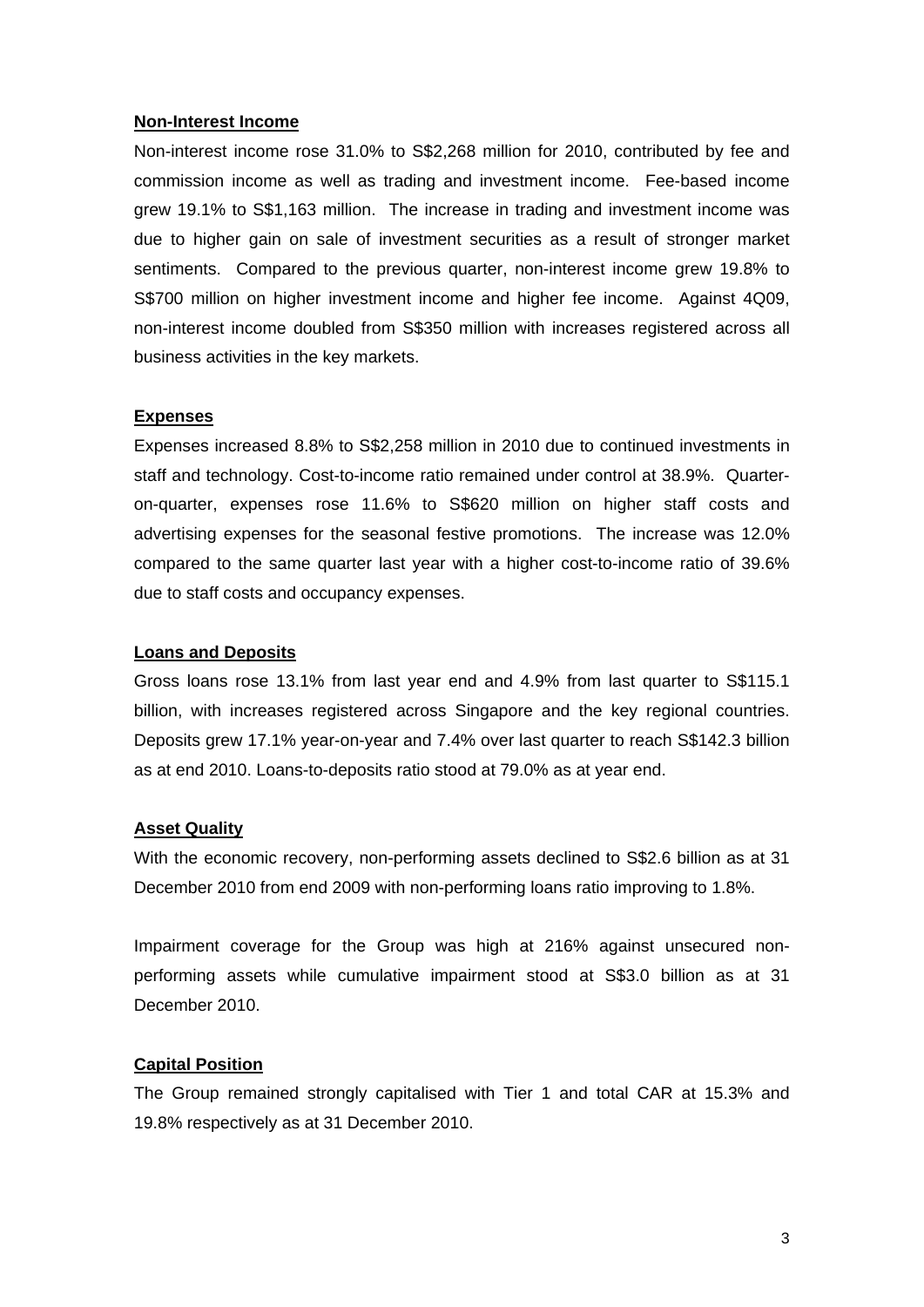#### **CEO's Statement**

Mr Wee Ee Cheong, the UOB Group's Deputy Chairman and Chief Executive Officer, said: "We are pleased to deliver another year of record profits. Our regionalisation has gained momentum, with key regional centres achieving 23% loan growth during the year.

Looking ahead, the global dichotomy remains -- Asia will grapple with the impact of liquidity inflows and asset inflation as the West struggles to recover. Barring major shocks in the West, Asia will remain in sweet spot, as economic activities gravitate to this region.

At UOB, we are confident of delivering robust growth this year. Our strong balance sheet, extensive distribution network and customer franchise position us well to tap the growing consumer wealth and rising intra-regional needs of customers in Asia."

- ends -

#### **About United Overseas Bank**

United Overseas Bank Limited (UOB) is a leading bank in Asia. It provides a wide range of financial services through its global network of over 500 offices in 19 countries and territories in Asia Pacific, Western Europe and North America, including banking subsidiaries in Singapore, Malaysia, Indonesia, Thailand and mainland China.

In Singapore, UOB is a market leader in the credit and debit cards business, and the private residential home loan business. It is also a key player in loans to small and medium enterprises. Its fund management arm, UOB Asset Management, is one of Singapore's most awarded fund managers.

UOB is rated among the world's top banks by Moody's Investors Service, receiving B for financial strength, and Aa1 and Prime-1 for long-term and short-term bank deposits respectively.